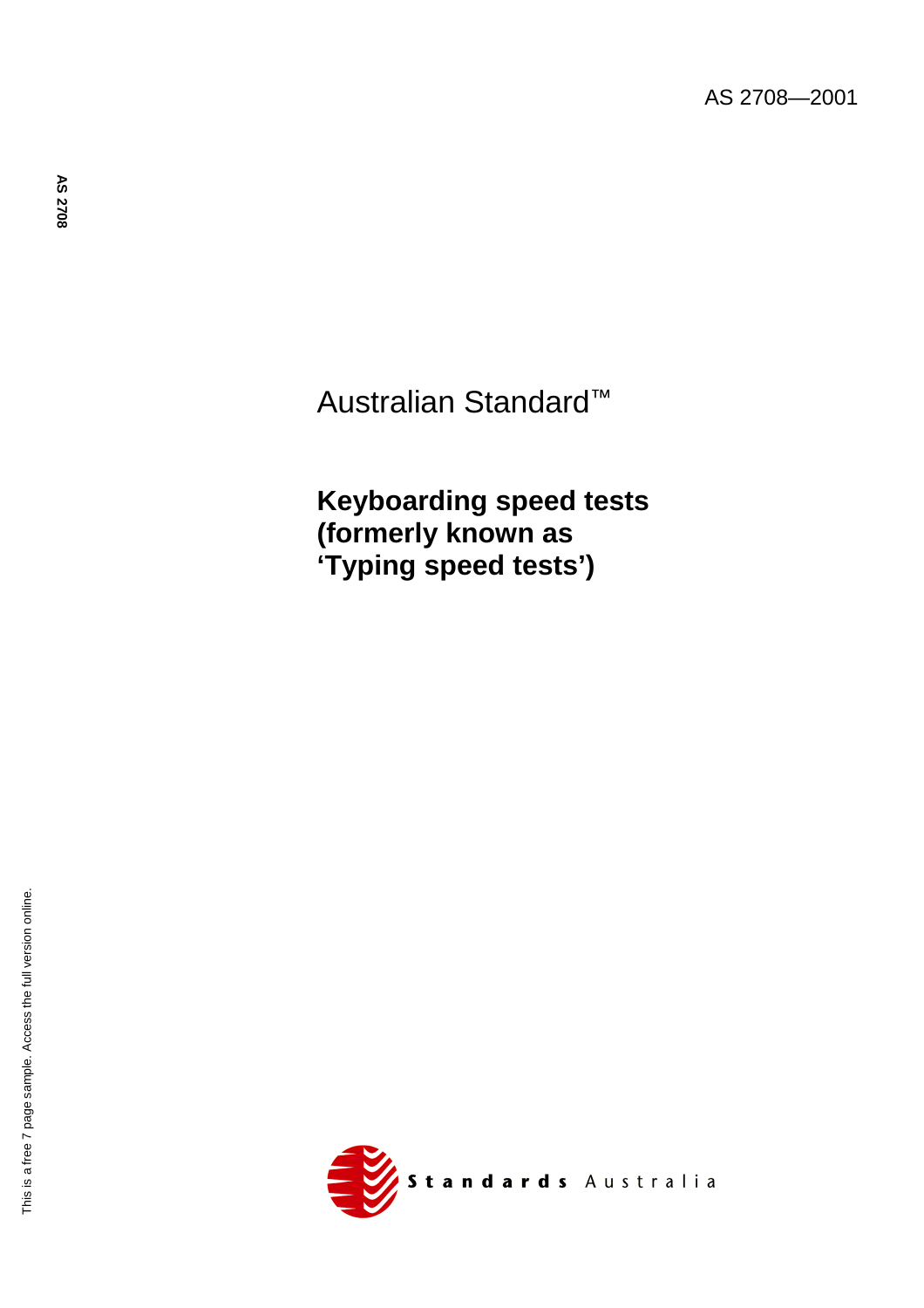This Australian Standard was prepared by Committee MS-016, Keyboarding and Shorthand Speed Tests. It was approved on behalf of the Council of Standards Australia on 2 March 2001 and published on 20 March 2001.

The following interests are represented on Committee MS-016:

Australian Council for Private Education and Training (ACPET)

Canberra Institute of Technology

Catholic Education Office

Commercial Education Society of Australia

Department of Employment Training and Industrial Relations (Qld)

Department of Training and Employment, W.A.

Group Training Australia, Victoria

Northern Territory University

Office of Training and Further Education, Victoria

Recruitment and Consulting Services Association

TAFE, N.S.W.

### **Keeping Standards up-to-date**

Standards are living documents which reflect progress in science, technology and systems. To maintain their currency, all Standards are periodically reviewed, and new editions are published. Between editions, amendments may be issued. Standards may also be withdrawn. It is important that readers assure themselves they are using a current Standard, which should include any amendments which may have been published since the Standard was purchased.

Detailed information about Standards can be found by visiting the Standards Australia web site at [www.standards.com.au](http://www.standards.com.au) and looking up the relevant Standard in the on-line catalogue.

Alternatively, the printed Catalogue provides information current at 1 January each year, and the monthly magazine, *The Australian Standard*, has a full listing of revisions and amendments published each month.

We also welcome suggestions for improvement in our Standards, and especially encourage readers to notify us immediately of any apparent inaccuracies or ambiguities. Contact us via email at mail@standards.com.au, or write to the Chief Executive, Standards Australia International Ltd, GPO Box 5420, Sydney, NSW 2001.

*This Standard was issued in draft form for comment as DR 00146.*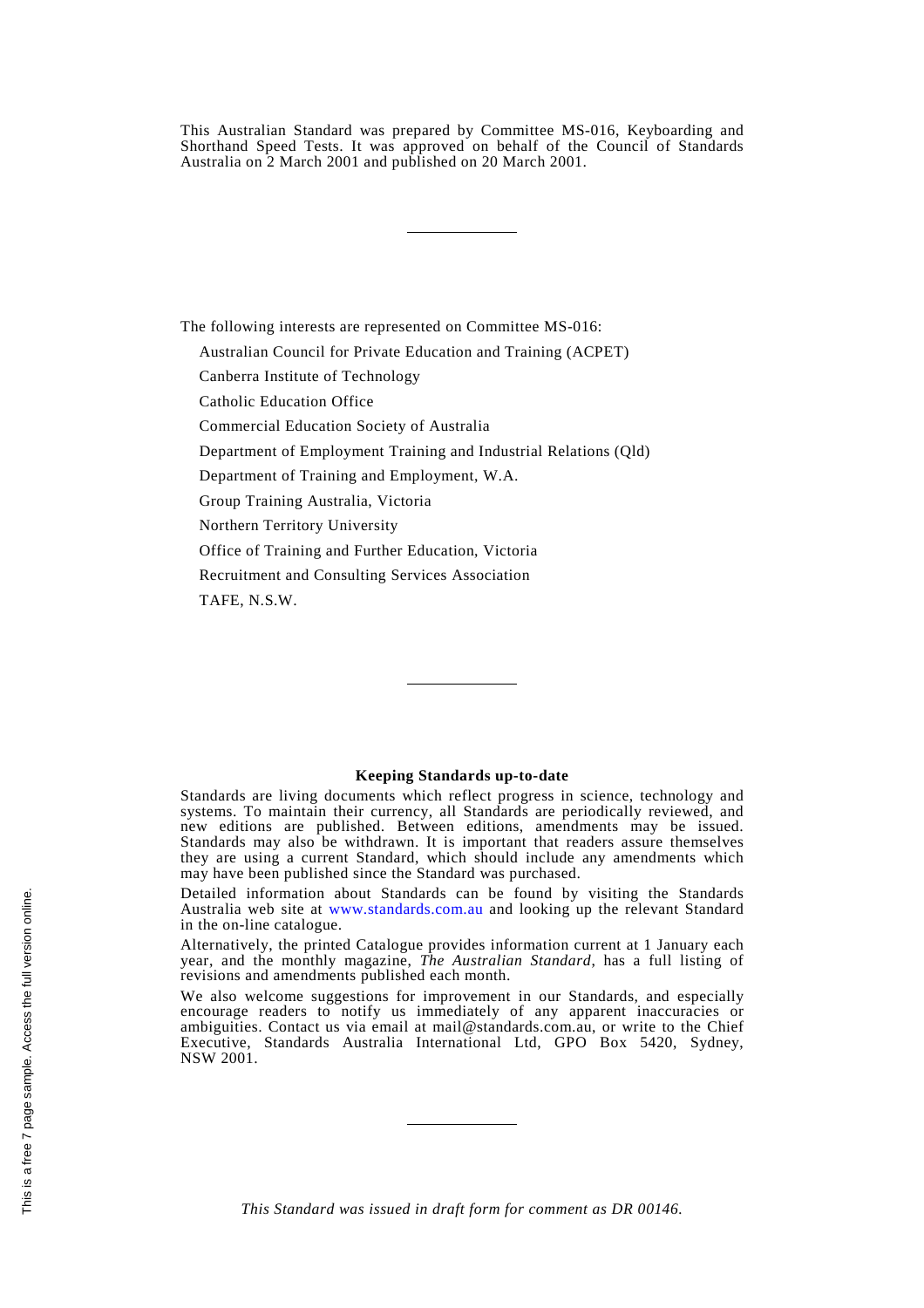# Australian Standard™

# **Keyboarding speed tests (formerly known as 'Typing speed tests')**

Originated as AS 2708—1984. Previous edition AS 2708—1991. Third edition 2001.

# This is a free 7 page sample. Access the full version online. This is a free 7 page sample. Access the full version online.

# **COPYRIGHT**

© Standards Australia International

All rights are reserved. No part of this work may be reproduced or copied in any form or by any means, electronic or mechanical, including photocopying, without the written permission of the publisher.

Published by Standards Australia International Ltd GPO Box 5420, Sydney, NSW 2001, Australia

ISBN 0 7337 3814 1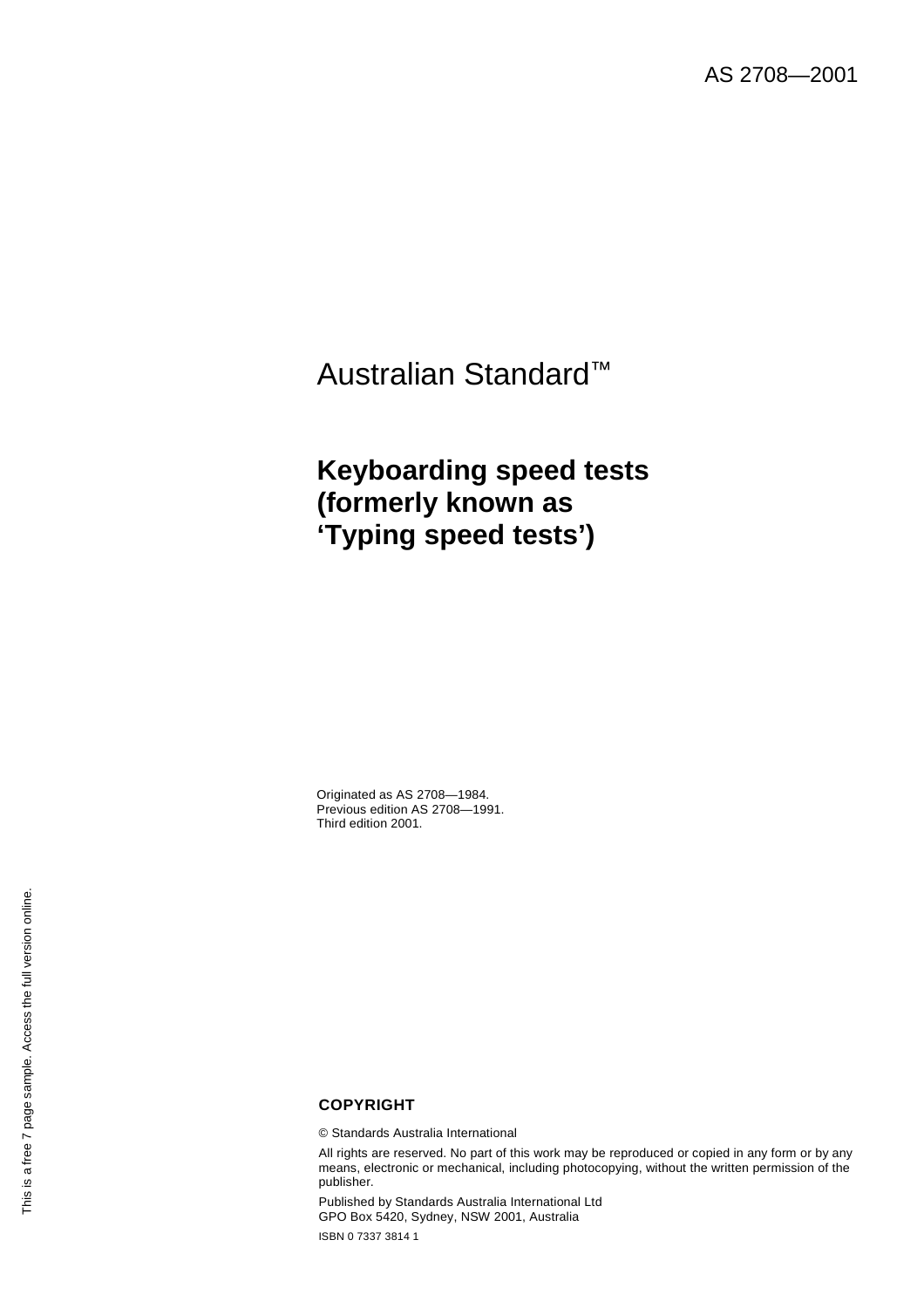## PREFACE

This Standard was prepared by the Standards Australia Committee MS-016, Keyboarding and Shorthand Speed Tests, to supersede AS 2708—1991, *Typing speed tests*.

The objective of the Standard is to provide a uniform method of testing for use by bodies that conduct, assess and certify keyboarding tests for speed and accuracy.

The Standard provides a test method that facilitates the comparison of individual keyboarding speeds. Allowance is made, when counting errors, for the use of word processing software that automatically determines line length. The procedure for calculating keyboarding speed has also been clarified.

The need for the Standard stemmed from the fact that, although many employers hire staff or award pay increases on the basis of keyboarding speed, the tests to determine keyboarding speed have in the past varied widely, producing results that are not comparable. As a consequence, many employers conducted their own speed tests; however, it must be recognized that speed is not the only indicator of a keyboard operator's capability.

In preparing this edition, the committee agreed to retain the accepted practice of expressing keyboarding speed in words per minute, where a word is a standard unit consisting of a specific number of keystrokes. The number of keystrokes that should constitute a standard word, however, was an issue that provoked considerable discussion during the development of the previous editions.

Research conducted by L. J. West<sup>1</sup>, D. J. Perry<sup>2</sup> and B. S. Ober<sup>3</sup> indicated that the average word, including spaces and punctuation marks, in written American business language contained respectively 5.97, 5.83 and 6.13 keystrokes. A study by the committee of 300 current Australian shorthand test passages, which had an average of 5.6 keystrokes per word, tended to support the assumption that Australian business language also had closer to 6 keystrokes per word than the commonly accepted 5. If a speed test was intended to measure actual keyboarding speed, then the standard word should resemble as closely as possible the average word in current business language, i.e. 6 keystrokes.

On the other hand, many argued that the main purpose of a standard speed test was not necessarily to provide an accurate measure of speed, but rather to provide an effective ranking method. In that case, the unit of measurement used was not as important as the fact that the unit should remain constant for each test. Also, considerable resources, both written and financial, have been invested in the development of a body of work based on the 5-stroke standard word. Finally, the 5-stroke standard word has been accepted both internationally and in Australia for many years. On these grounds, the committee acknowledged that to introduce a 6-stroke standard word in Australia, at this time, might cause unnecessary complications.

It should be noted that although the Standard retains a 5-stroke standard word, results achieved using this test method will not be comparable with results achieved using other test methods, because the keystrokes themselves are counted differently.

\_\_\_\_\_\_\_\_\_\_\_\_\_\_\_\_\_\_\_\_\_\_\_\_\_\_\_\_\_\_\_\_\_\_\_\_\_\_\_\_\_\_\_\_\_\_\_\_\_\_\_\_\_\_\_\_\_\_\_\_\_\_\_\_\_\_\_\_\_\_\_\_\_\_

<sup>1</sup> WEST, L.J. The vocabulary of instructional materials for typing and stenographic training—Research findings and implications. *Delta Pi Epsilon Journal*, 1968, vol. 10, no 3, pp 13-25.

<sup>2</sup> PERRY, D.J. *An analytical comparison of the relative word-combination frequencies of business correspondence with phrase frequencies of selected shorthand textbooks*, vols I and II. Unpublished doctoral dissertation, University of North Dakota, 1968.

<sup>3</sup> OBER, B.S. The difficulty level of typewritten copy in industry. *Delta Pi Epsilon Journal*, 1983, vol. 25, no 1, pp 1-8.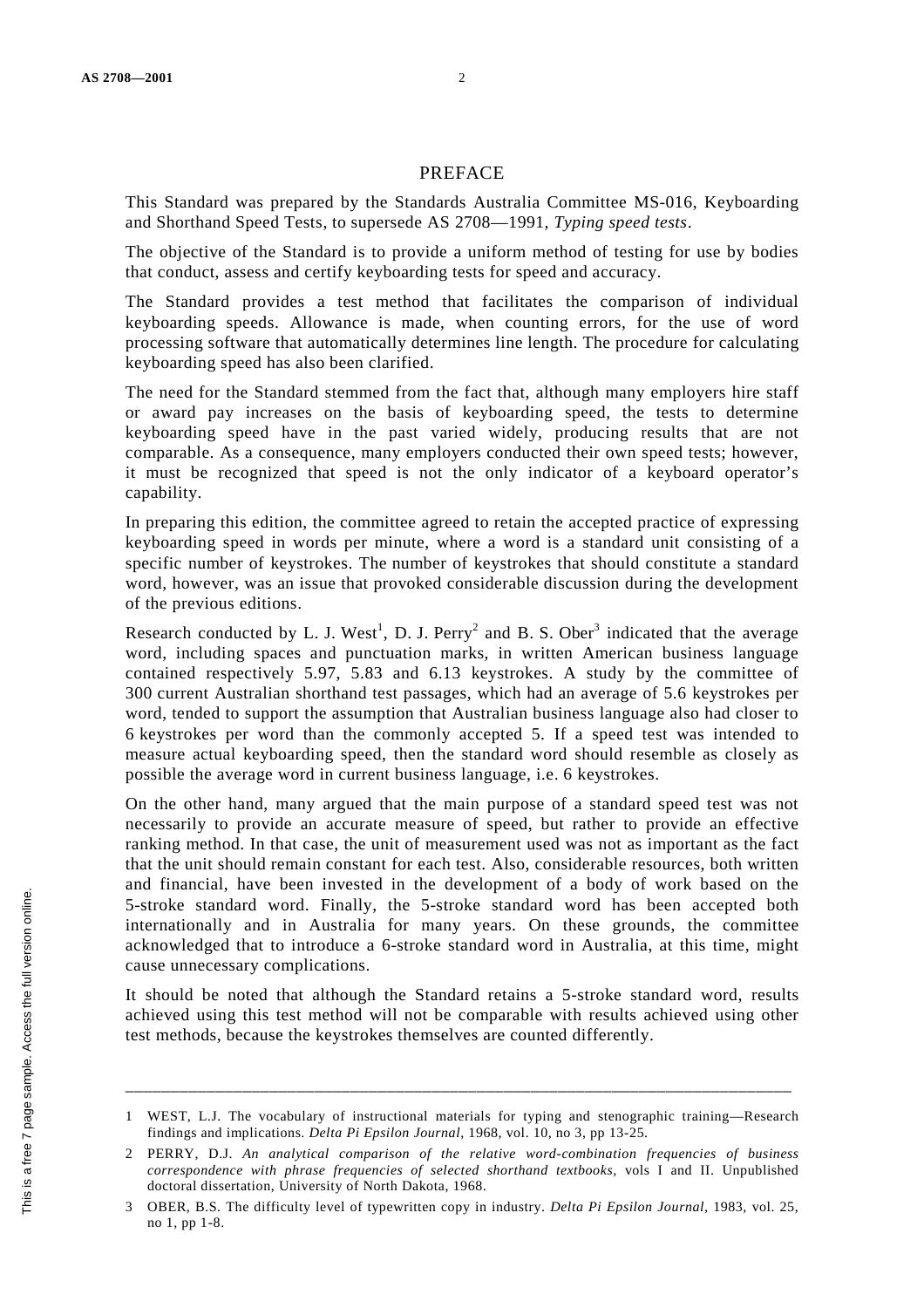# **CONTENTS**

|                        |                                                                 | Page |
|------------------------|-----------------------------------------------------------------|------|
|                        |                                                                 |      |
|                        | SECTION 1 SCOPE AND GENERAL                                     |      |
| $1.1 -$                | $SCOPE$                                                         |      |
| 12 <sub>2</sub>        |                                                                 |      |
|                        |                                                                 |      |
| 1.4                    |                                                                 |      |
| <b>ACCURACY</b><br>2.1 | SECTION 2 ASSESSMENT AND CERTIFICATION OF KEYBOARDING SPEED AND |      |
| $2.2^{\circ}$          |                                                                 |      |
| 2.3                    |                                                                 |      |
| 2.4                    |                                                                 |      |
| 2.5                    |                                                                 |      |
| 2.6                    | STATEMENT OF KEYBOARDING SPEED AND ACCURACY 12                  |      |
|                        | APPENDICES                                                      |      |
| $\mathbf{A}$           |                                                                 |      |
| B                      | EXAMPLE OF A KEYBOARDING SPEED AND ACCURACY STATEMENT 19        |      |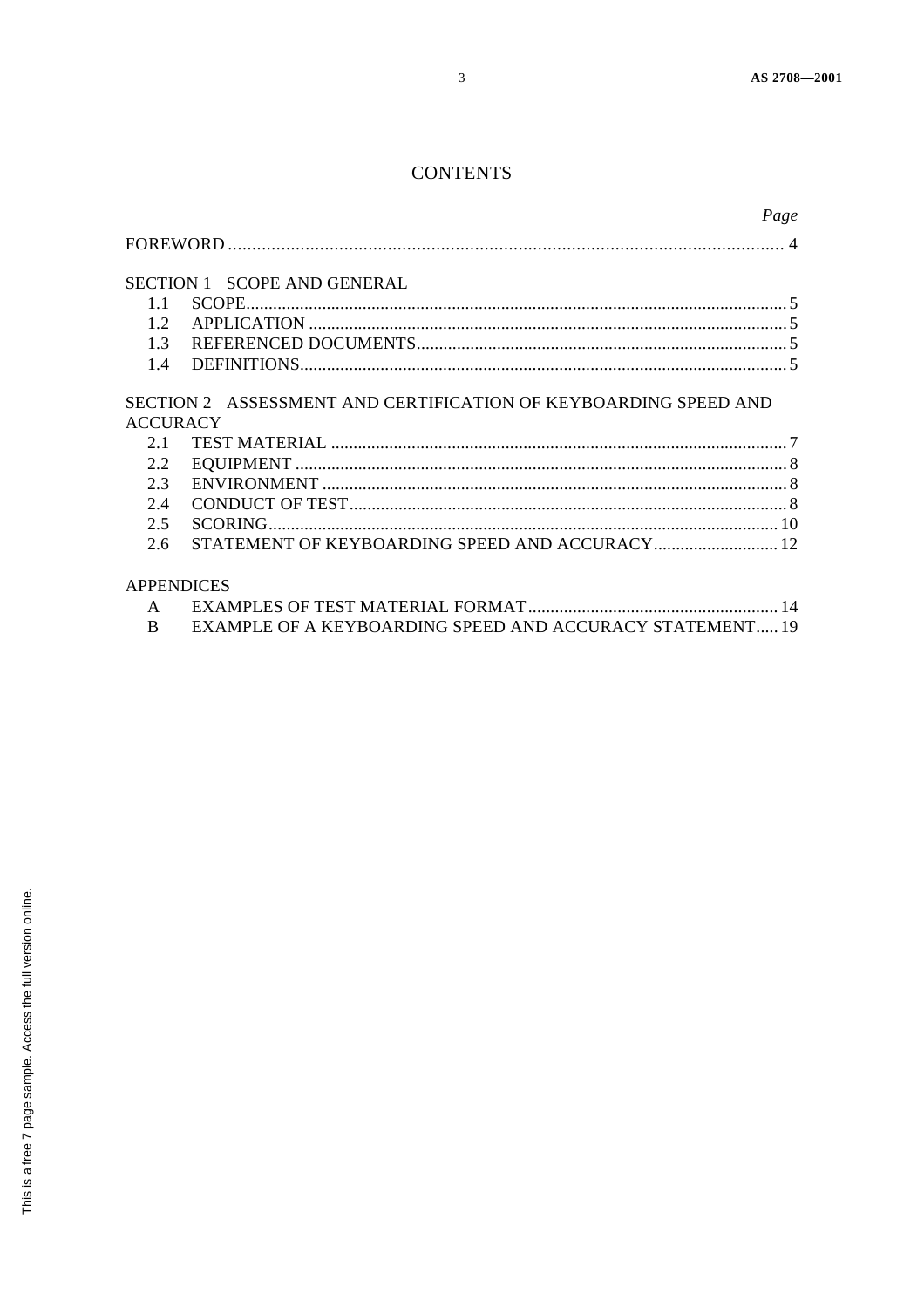### FOREWORD

Modern technology has necessitated several changes in the previously accepted rules of speed tests. The most obvious of these is the change from the concept of a speed test as a test in which error correction was not permitted to a test where corrections are permitted.

The change was brought about by the rapid replacement in the workplace of manual and electric typewriters by computer-based equipment, which allow quick and imperceptible correction of errors.

Although the Standard does not enable comparisons to be made between speeds achieved on different types of equipment, e.g. computers, electronic and manual typewriters, it will enable employers to confidently compare speeds achieved by different persons on particular equipment.

Reliability is also behind the separation in the Standard of the two distinct qualities, speed and accuracy enabling employers to distinguish between a fast, inaccurate keyboard operator and one who is slower but accurate.

Finally, examining bodies using this Standard should recognize that the Standard is a method only. The responsibility for designing, conducting, scoring and certifying speed tests remains with the examining body.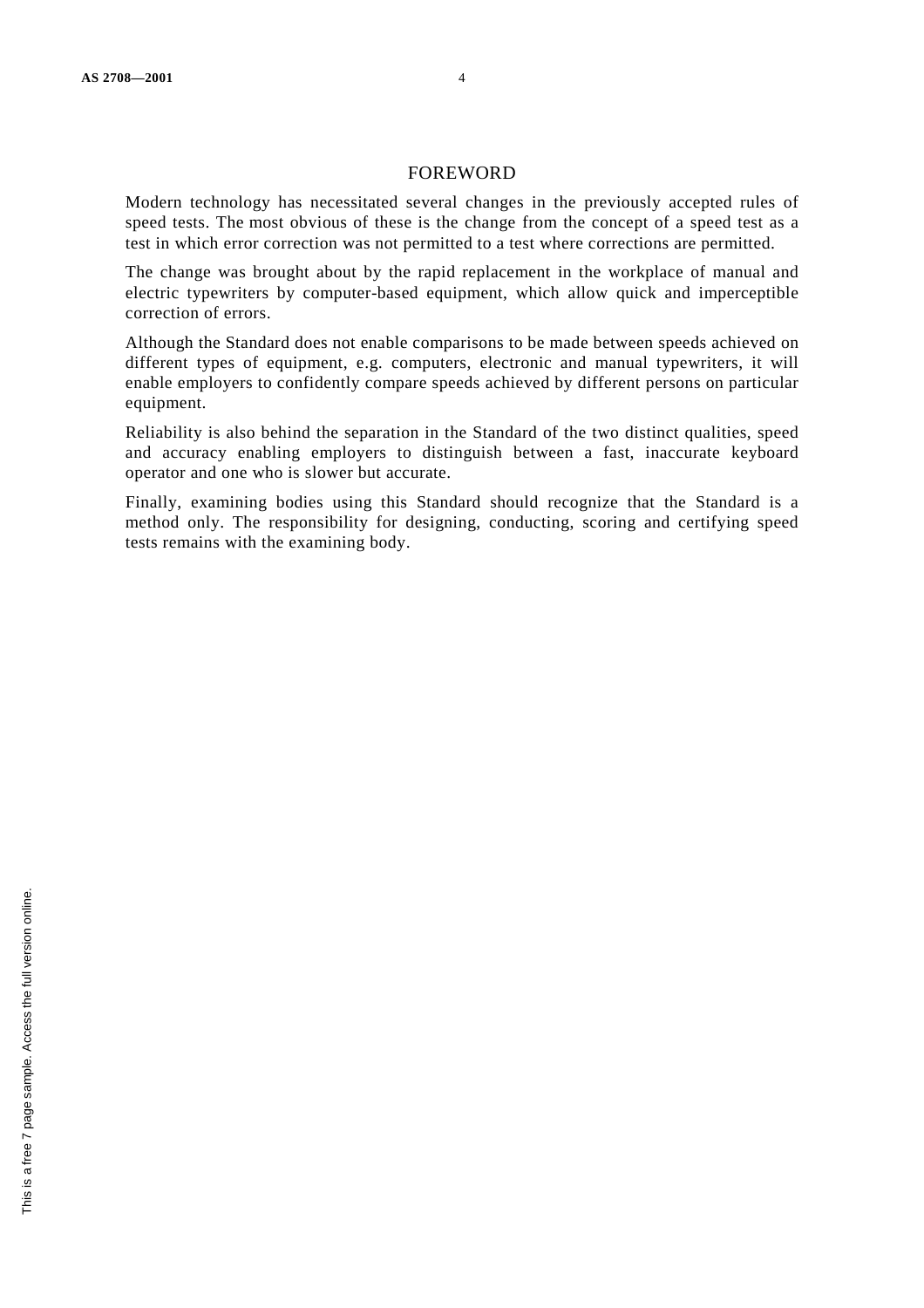# STANDARDS AUSTRALIA

# **Australian Standard Keyboarding speed tests (formerly known as 'Typing speed tests')**

SECTION 1 SCOPE AND GENERAL

# **1.1 SCOPE**

This Standard sets out a method for the conduct, assessment and certification of keyboarding speed and accuracy tests conducted in the English language.

The Standard does not deal with tests in the theory or application of keyboarding skills, nor does it prescribe correct techniques (e.g. keyboarding, touch typing).

# **1.2 APPLICATION**

This Standard is intended for use by all bodies that conduct keyboarding speed tests.

# **1.3 REFERENCED DOCUMENTS**

The following documents are referred to in this Standard:

| AS             |                                                                         |
|----------------|-------------------------------------------------------------------------|
| 1680           | Interior lighting                                                       |
| 1680.1         | Part 1: General principles and recommendations                          |
| 1680.2.0       | Part 2.0 Recommendations for specific tasks and interiors               |
| 1680.2.2       | Part 2.2 Office and screen-based tasks                                  |
| 3590<br>3590.2 | Screen-based workstations<br>Part 2: Workstation furniture              |
| <b>HB</b> 10   | Occupational overuse syndrome—Preventative guidelines                   |
| HB 59          | Ergonomics—The human factor—A practical approach to work systems design |
|                | Style Manual for Authors, Editors and Printers (AGPS Press, Canberra)   |

# **1.4 DEFINITIONS**

For the purpose of this Standard, the definitions below apply.

# **1.4.1 Automatic correction facility**

A computer or software feature that can point out and correct common keyboarding, spelling or grammatical errors.

# **1.4.2 Equipment**

Any device with a keyboard, such as a computer, or electronic, electric or manual typewriter, that can be used to print characters.

# **1.4.3 Examining body**

An institution or group that devises, administers, assesses and certifies keyboarding speed tests in accordance with this Standard.

# **1.4.4 Font**

A printing typeface of a particular style and size.